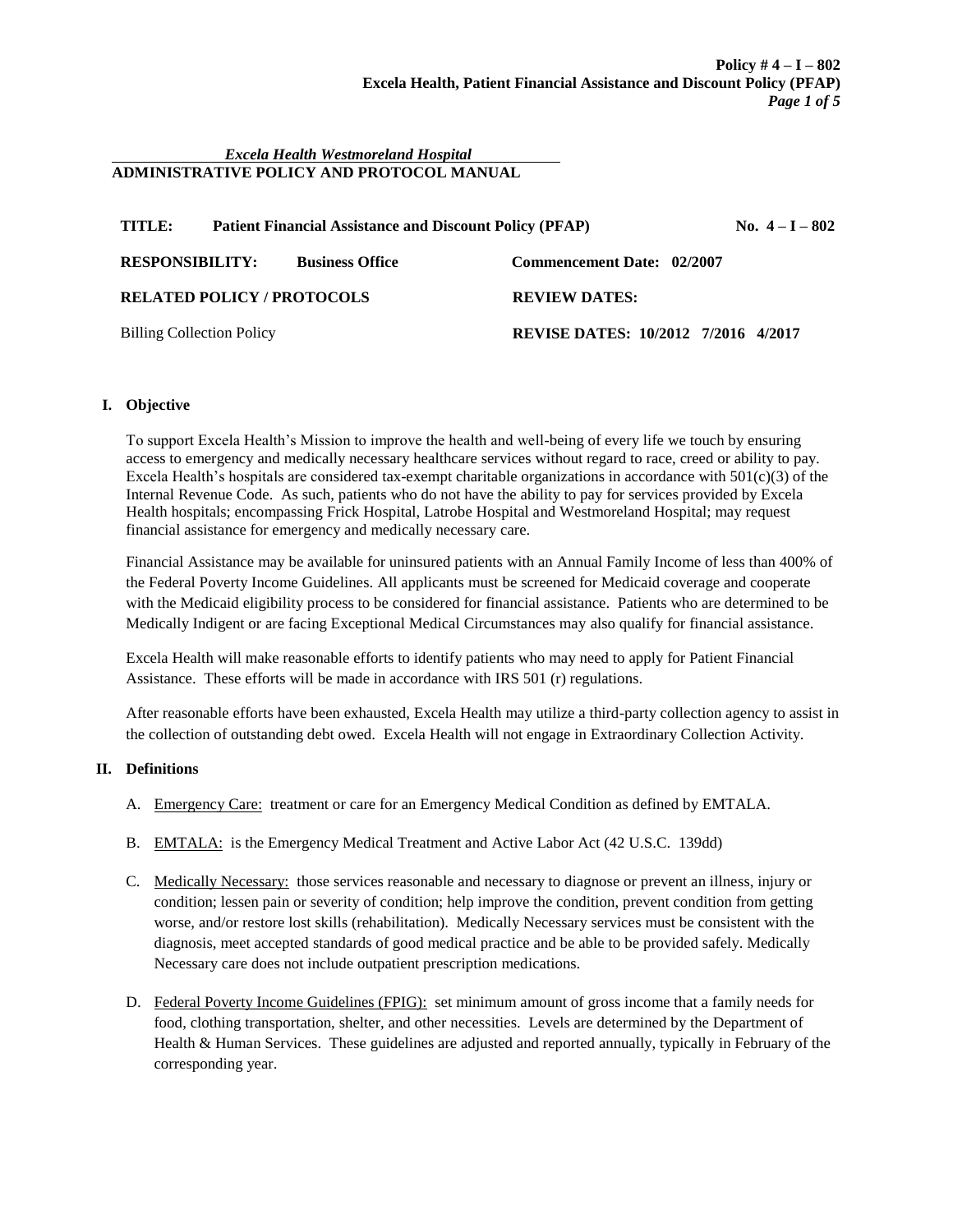- E. Uninsured Patient: those persons with no insurance coverage at all or whose insurance benefits have been exhausted.
- F. Underinsured Patient: those persons with minimal insurance coverage.
- G. Financial Assistance: extended for hospital costs related to *medically necessary* procedures / services, including medically necessary ambulance trips provided by Ligonier Ambulance.
- H. Uninsured Patient Discount: extended to uninsured patients who do not qualify for Patient Financial Assistance. Upon request, patients will receive a 40% discount of total charges for *medically necessary* services rendered.
- I. Financially Indigent: an uninsured or underinsured patient who is accepted for care with no obligation or a discounted obligation to pay for *medically necessary* services rendered, based on a PFAP eligibility.
- J. Medically Indigent: an uninsured or underinsured patient whose *medically necessary* hospital bills, *after payment by third-party payers,* exceed thirty percent (30%) of the guarantor's adjusted family income and not found to be Financially Indigent.
- K. Presumptive Charity: allowable for those instances where the patient is unable to complete the patient financial assistance application and / or provide supporting documentation. Authorized staff within the Business Office will complete the form on the patient's behalf and research evidence of indigence. If any of the criteria listed below are met, the patient may qualify for Presumptive Charity:
	- 1. State or Federal assistance program enrollment (food stamps, family planning, etc)
	- 2. Low income housing resident, supported by a county appraisal district record
	- 3. Lack of family support for incapacitated patients
	- 4. Homeless
	- 5. Mental incompetence as declared by a licensed professional
	- 6. Low income as documented by third-party income verification services.
- L. Amount Generally Billed (AGB) A limitation on charges for patients who are eligible for the Patient Financial Assistance program.

Patients found to be eligible for financial assistance will not be charged more for emergency or medically necessary care than the amount we generally receive from patients having Commercial Insurance or Medicare coverage. (Appendix A)

If a patient does not complete a PFAP application, the patient may be charged gross charges even though the hospital has made reasonable efforts to determine eligibility.

- M. Extraordinary Collection Activity: activities include any action related to obtaining payment of a bill that involves:
	- a. Legal Process
	- b. Selling Debt
	- c. Reporting adverse information to credit bureaus
	- d. Commencing a civil action
	- e. Garnishments
	- f. Liens, attaching or seizing bank account or other personal property
	- g. Causing an individual arrest (warrant)

Placing accounts with collection agencies is not considered Extraordinary Collection Activity.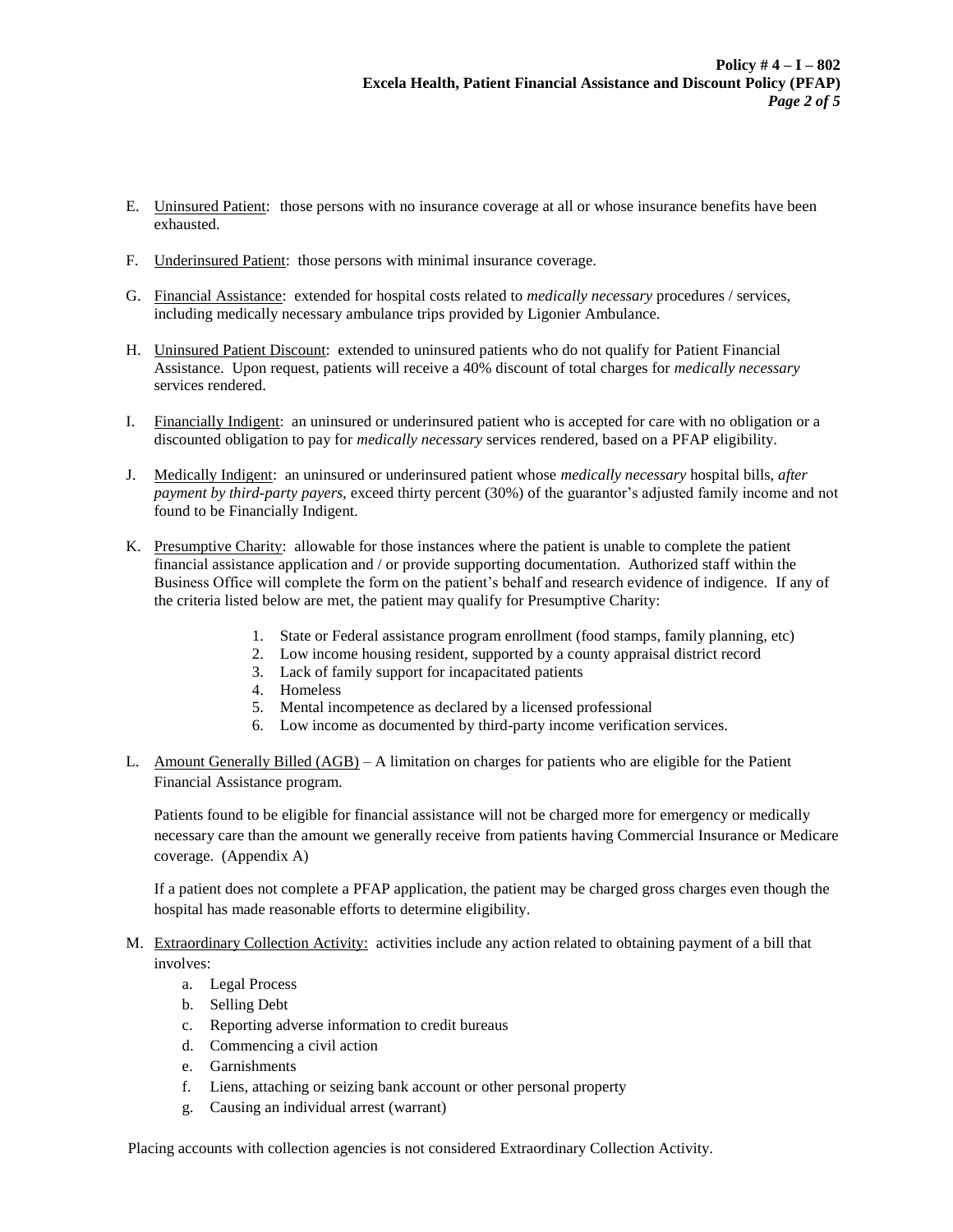#### **III. Relationship to EMTALA**

Consistent with EMTALA, all applicable facilities will provide an appropriate medical screening to any individual requesting treatment for a potential emergency medical condition, regardless of their ability to pay. The facility will provide care for emergency medical conditions to individuals without discrimination regardless of whether they are eligible for financial assistance. If, following an appropriate medical screening, personnel determine the individual does have an emergency medical condition, staff will continue to provide services, within the capability of the Excela Health facility, necessary to stabilize the individual's emergency medical condition, or will effect an appropriate transfer as defined by EMTALA.

## **IV. Guidelines for Patient Financial Assistance Eligibility (PFAP)**

- A. Completion of the Financial Assistance Application is required.
- B. Determinations will be made using the Federal Poverty Income Guidelines (FPIG) and family size; as well as, other income and financial information.
- C. If your annual family income is 250% or less of the FPIG, you will be eligible for free care. If your annual family income is between 251% and 400% of the FPIG, you will be eligible for discounted care under the PFAP guidelines using the amounts generally billed (AGB) calculation. (Appendix A)
- D. In the case of repeat visits, staff will attempt to re-verify with the patient or responsible party that there has been no change in their financial situation. However, a new application along with new supporting documentation will be required after six (6) months have passed.

#### **V. Where to Find More Information**

- A. Visit the Excela Health website at [www.excelahealth.org.](http://www.excelahealth.org/) Toward the bottom of the page, choose Pay My Bill. Across the bottom click on Billing Policies to locate additional information regarding our Billing and Collection Policy, Patient Financial Assistance policy, and Patient Financial Assistance application. The application may also be printed from this website.
- B. Call 724-689-1750 option 2 to speak with a Patient Financial Assistance specialist.
- C. Ask about the Patient Financial Assistance Program at any of the Excela Health facilities.

#### **VI. How to Apply**

- A. You may apply at any point in the scheduling or billing process by completing and submitting an application along with all necessary income documentation.
- B. All applications whether mailed or delivered in person will be forwarded to our PFAP counselor for evaluation and processing.
- C. If you feel you may have a medically indigent or exceptional medical circumstance, contact our PFAP counselor for assistance in initiating an application.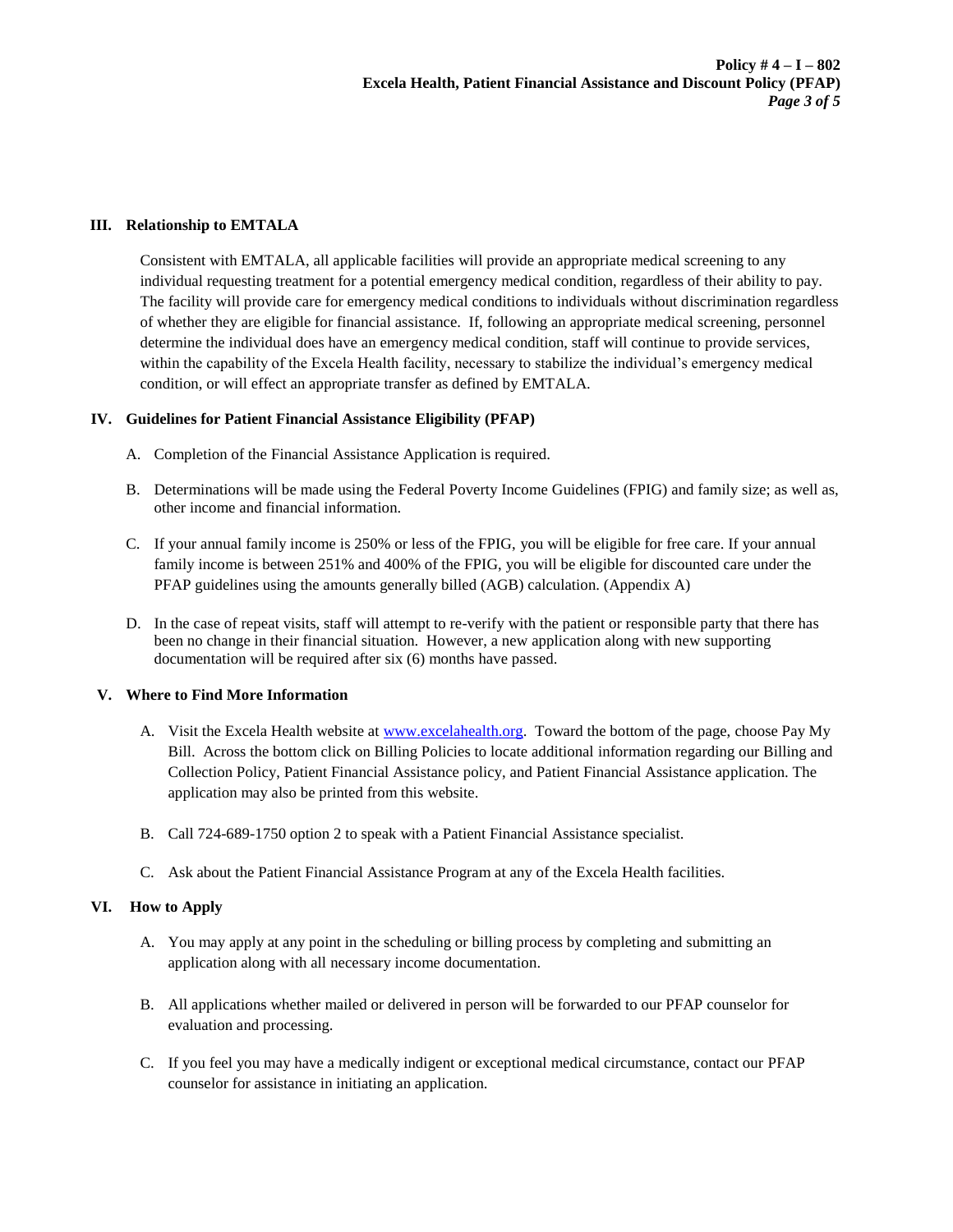# **VII. Cognizant Office**

Consultation regarding clarifications and interpretations of this policy, as well as the resolution of problems and special situations related to this policy and protocol, is available through the Policy Sponsor.

## **VIII. Sponsorship and Authorizations**

*A.* **Policy Sponsor:** Mark Schneider, Controller

l

- *B.* **Policy Coordinator:** Denise D. Addis, RN, MSN, Director, Value Based Quality
- *C.* **Policy Authority:** Thomas Albanesi, Executive Vice President/Chief Financial Officer

**Signature**